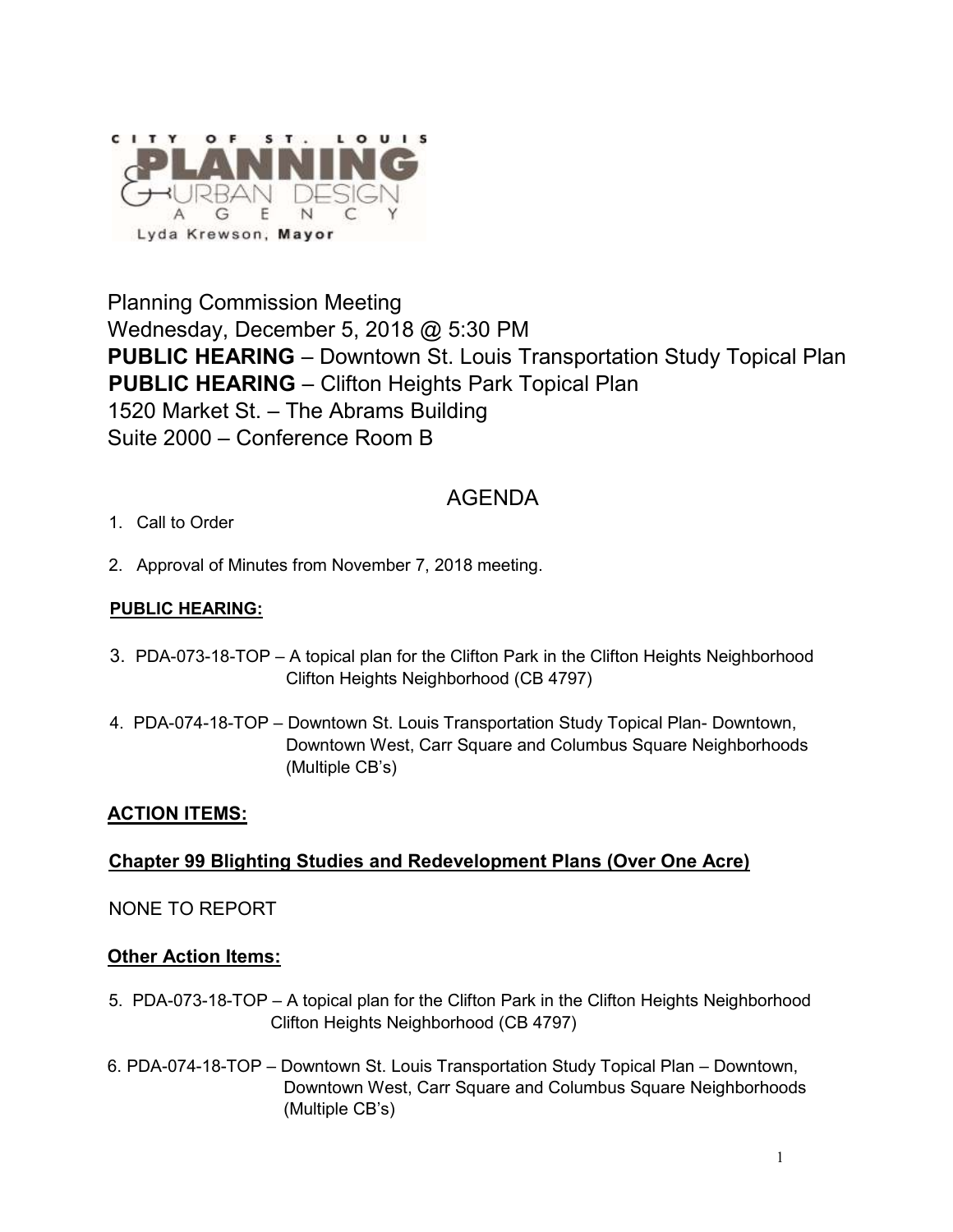- 7. PDA-071-18-HDL Lafayette Square Local Historic District Standards Lafayette Square Neighborhood (Multiple CB's)
- 8. PDA-155-04-CMP A request for permission to bring the Strategic Land Use Plan updates to the Planning Commission for Public Hearing – Multiple Neighborhoods (Multiple CB's)

#### **DELEGATED ITEMS:**

#### **Chapter 99 Blighting Studies and Redevelopment Plans (Under One Acre)**

PDA-075-18-RDRA – 3861 St. Louis Avenue – JeffVanderLou Neighborhood (CB 3627) PDA-076-18-RDCA – 5726 Reber Place – Southwest Gardens Neighborhood (CB 4053.02) PDA-077-18-RDRA – 4965-75 Dr. Martin Luther King Drive – Kingsway East Neighborhood (CB 3784)

#### **Street/Sidewalk Vacations(R-O-W)**

PDA-072-18-VACA – 711 & 699 S. Theresa Ave., 3514 Atlantic St., and 3535-45 Gratiot St. – Midtown Neighborhood (CB 2211)

PDA-079-18-VACA – Spring Avenue south of Forest Park Avenue 30' to its terminus – Midtown Neighborhood (CB 3918.03 & 2198)

#### **Other Items:**

NONE TO REPORT

#### **INFORMATIONAL ITEMS:**

NONE TO REPORT

#### **New Business:**

NONE TO REPORT

Roll call vote in open session to hold a closed meeting pursuant to the following:

Proceedings involving legal actions, causes of actions or litigation or confidential or privileged communications with attorneys or auditors as provided by Section 610.021 (1)RSMo. and/or Section 610.021 (17)RSMo.

END CLOSED SESSION